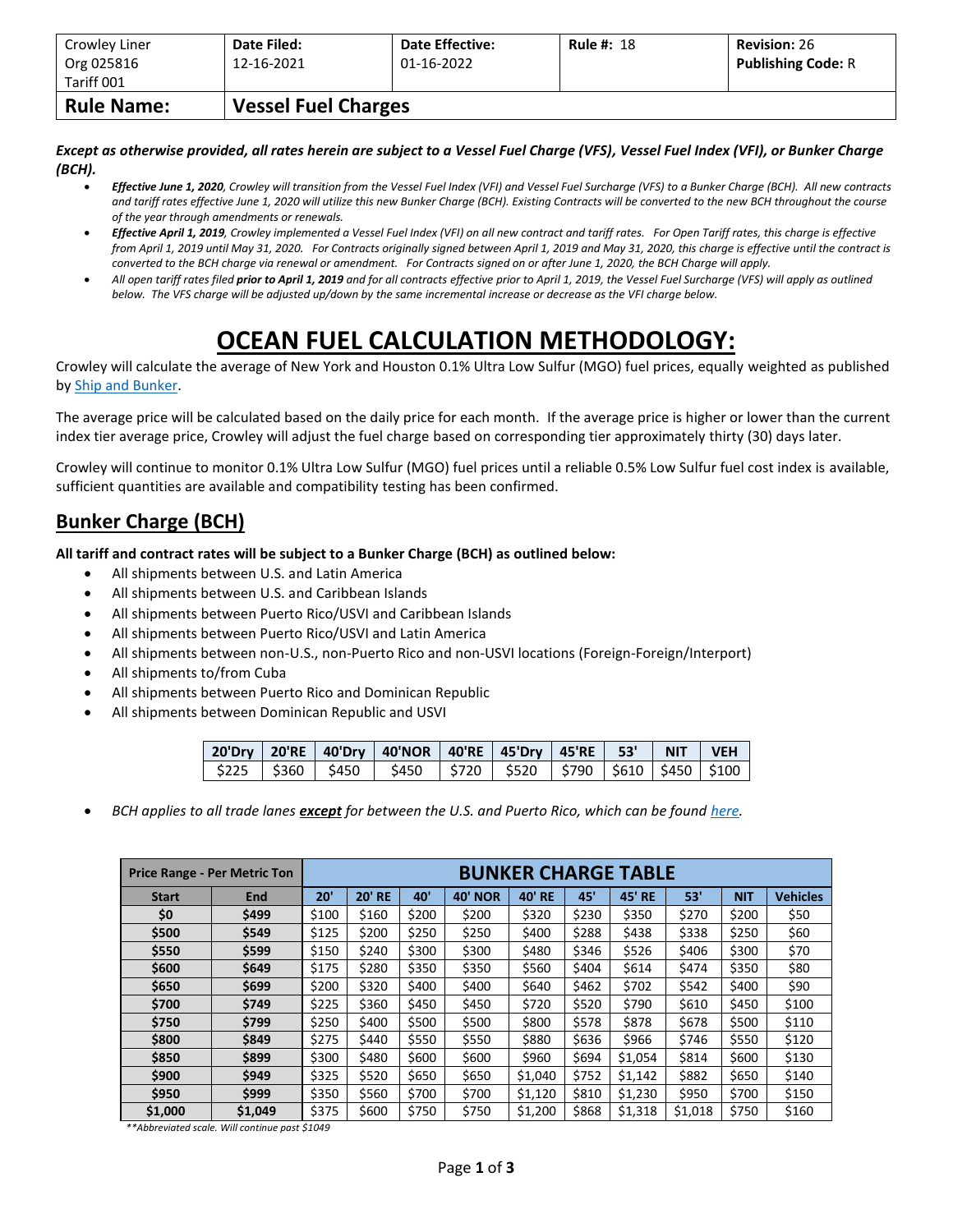| Crowley Liner     | Date Filed:                | <b>Date Effective:</b> | <b>Rule #: 18</b> | <b>Revision: 26</b>       |
|-------------------|----------------------------|------------------------|-------------------|---------------------------|
| Org 025816        | 12-16-2021                 | 01-16-2022             |                   | <b>Publishing Code: R</b> |
| Tariff 001        |                            |                        |                   |                           |
| <b>Rule Name:</b> | <b>Vessel Fuel Charges</b> |                        |                   |                           |

## **Vessel Fuel Index (VFI)**

**All tariff and contract rates will be subject to a Vessel Fuel Index (VFI) charge as outlined below:**

- All shipments between U.S. and Latin America
- All shipments between U.S. and Caribbean Islands
- All shipments between Puerto Rico/USVI and Caribbean Islands
- All shipments between Puerto Rico/USVI and Latin America
- All shipments between non-U.S., non-Puerto Rico and non-USVI locations (Foreign-Foreign/Interport)
- All shipments to/from Cuba
- All shipments between Puerto Rico and Dominican Republic
- All shipments between Dominican Republic and USVI

|  | 20'Dry   20'RE   40'Dry   40'NOR   40'RE   45'Dry   45'RE     53'     NIT   VEH       |  |  |  |
|--|---------------------------------------------------------------------------------------|--|--|--|
|  | \$450   \$638   \$900   \$900   \$1,275   \$1,024   \$1,419   \$1,204   \$900   \$138 |  |  |  |

• *VFI applies to all trade lanes except for between the U.S. and Puerto Rico, which can be foun[d here.](https://www.crowley.com/logistics/resources/rates-tariffs/stb/#18-1-vessel-fuel-surcharge-between-the-continental-us-and-puerto-rico)*

|              | <b>Price Range - Per Metric Ton</b> | VESSEL FUEL INDEX TABLE |               |         |                |         |         |               |         |            |                 |
|--------------|-------------------------------------|-------------------------|---------------|---------|----------------|---------|---------|---------------|---------|------------|-----------------|
| <b>Start</b> | <b>End</b>                          | 20'                     | <b>20' RE</b> | 40'     | <b>40' NOR</b> | 40' RE  | 45'     | <b>45' RE</b> | 53'     | <b>NIT</b> | <b>Vehicles</b> |
| \$0          | \$499                               | \$325                   | \$438         | \$650   | \$650          | \$875   | \$734   | \$979         | \$864   | \$650      | \$88            |
| \$500        | \$549                               | \$350                   | \$478         | \$700   | \$700          | \$955   | \$792   | \$1,067       | \$932   | \$700      | \$98            |
| \$550        | \$599                               | \$375                   | \$518         | \$750   | \$750          | \$1,035 | \$850   | \$1,155       | \$1,000 | \$750      | \$108           |
| \$600        | \$649                               | \$400                   | \$558         | \$800   | \$800          | \$1,115 | \$908   | \$1,243       | \$1,068 | \$800      | \$118           |
| \$650        | \$699                               | \$425                   | \$598         | \$850   | \$850          | \$1,195 | \$966   | \$1,331       | \$1,136 | \$850      | \$128           |
| \$700        | \$749                               | \$450                   | \$638         | \$900   | \$900          | \$1,275 | \$1,024 | \$1,419       | \$1,204 | \$900      | \$138           |
| \$750        | \$799                               | \$475                   | \$678         | \$950   | \$950          | \$1,355 | \$1,082 | \$1,507       | \$1,272 | \$950      | \$148           |
| \$800        | \$849                               | \$500                   | \$718         | \$1,000 | \$1,000        | \$1,435 | \$1,140 | \$1,595       | \$1,340 | \$1,000    | \$158           |
| \$850        | \$899                               | \$525                   | \$758         | \$1,050 | \$1,050        | \$1,515 | \$1,198 | \$1,683       | \$1,408 | \$1,050    | \$168           |
| \$900        | \$949                               | \$550                   | \$798         | \$1,100 | \$1,100        | \$1,595 | \$1,256 | \$1,771       | \$1,476 | \$1,100    | \$178           |
| \$950        | \$999                               | \$575                   | \$838         | \$1,150 | \$1,150        | \$1,675 | \$1,314 | \$1,859       | \$1,544 | \$1,150    | \$188           |
| \$1,000      | \$1,049                             | \$600                   | \$878         | \$1,200 | \$1,200        | \$1,755 | \$1,372 | \$1,947       | \$1,612 | \$1,200    | \$198           |

*\*\*Abbreviated scale. Will continue past \$1049*